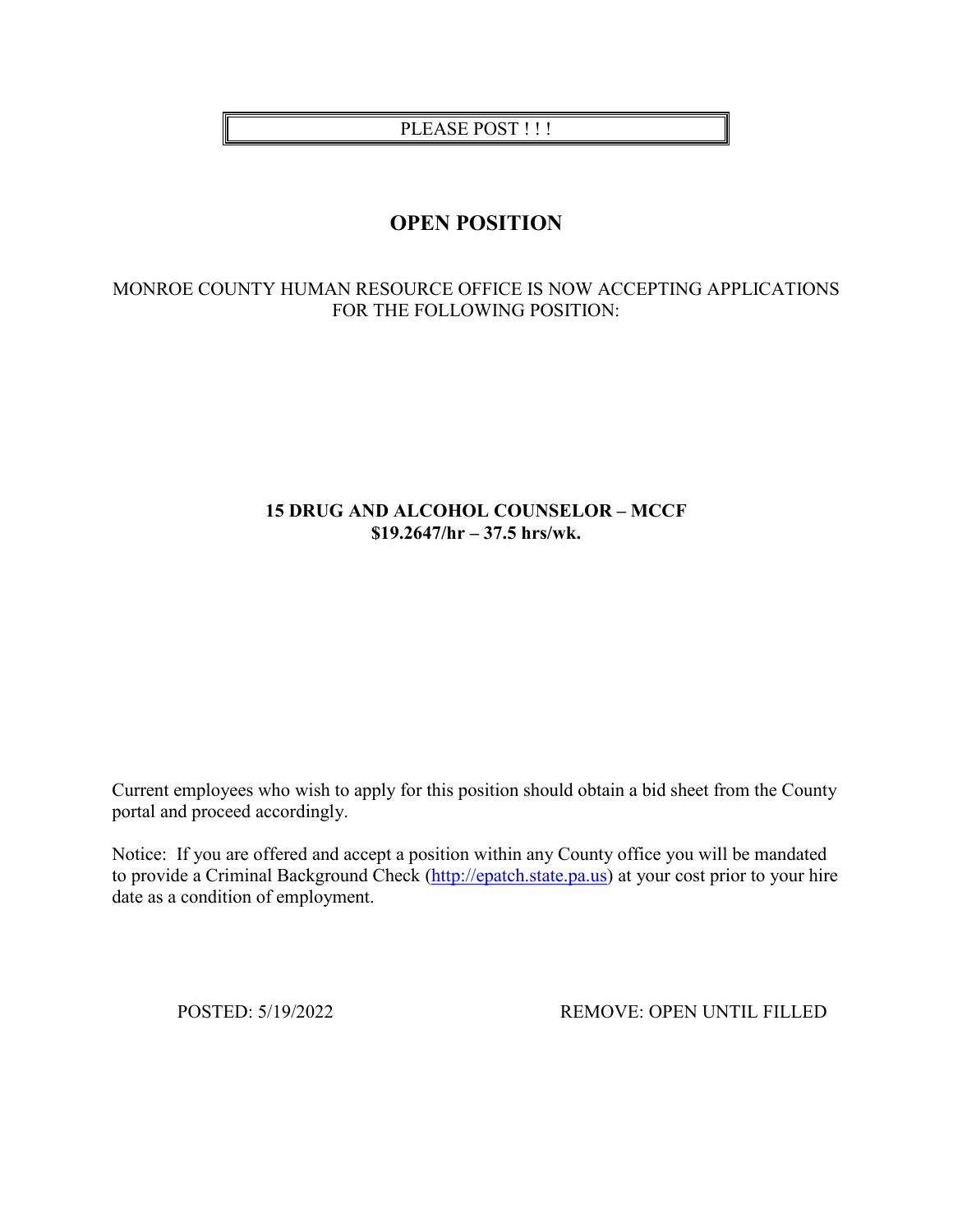# **MONROE COUNTY, PENNSYLVANIA CLASSIFICATION SPECIFICATION**

**CLASSIFICATION TITLE: DRUG & ALCOHOL COUNSELOR**

#### **PURPOSE OF CLASSIFICATION**

The purpose of this classification is to provide counseling and program services to correctional facility inmates to emphasize prevention, to promote optimum jail release, and to help inmates deal with addiction and substance abuse, family/parenting and marital problems, suicide, stress management, job/career concerns, low self-esteem, educational decisions, and mental/emotional health issues.

#### **ESSENTIAL FUNCTIONS**

#### **The following duties are normal for this position. These are not to be construed as exclusive or all-inclusive. Other duties may be required and assigned.**

Provides counseling services to all inmates in the County's correctional facility; helps inmates to deal with addiction and substance abuse, family/parenting and marital problems, suicide, stress management, job/career concerns, low selfesteem, educational decisions, and mental/emotional health issues.

Evaluates and advises a large caseload of inmates; conducts individual interviews with inmates; conducts one-on-one debriefings with Unit Commanders to gather information about inmates; works with juvenile, mentally ill, or mentallyretarded inmates; works with AIDS patients and MICA (mentally impaired/chemically abused) patients; assists inmates in understanding and dealing with their social, behavioral, and personal problems; teaches inmates to handle conflicts without resorting to violence.

Screens and works individually with inmates to identify cases involving domestic abuse and other family problems which can affect inmate development.

Directs inmates to special services, including alcohol and drug prevention programs, church services, Art, one-on-one sessions with the facility's psychologist, sex offender classes, educational classes including pre-GED, and special educational classes as needed.

Serves as a liaison with County/State parole agents and County government centers.

Contacts District Justices regarding pending detainers and requirements for release.

Processes a variety of documentation associated with departmental operations, per established procedures and within designated timeframes; distributes documentation or retains records as appropriate.

Prepares or completes various forms, reports, correspondence, visitation schedules, parole summaries, case files, inmate updates, misconduct reports, presentations, time cards, or other documents.

Receives various forms, reports, correspondence, schedules, inmate rosters, request slips, case files, classification reports, incident reports, shift update reports, parole summaries, facility work applications, manuals, rules, regulations, policies, procedures, reference materials, or other documentation; reviews, completes, processes, forwards or retains as appropriate.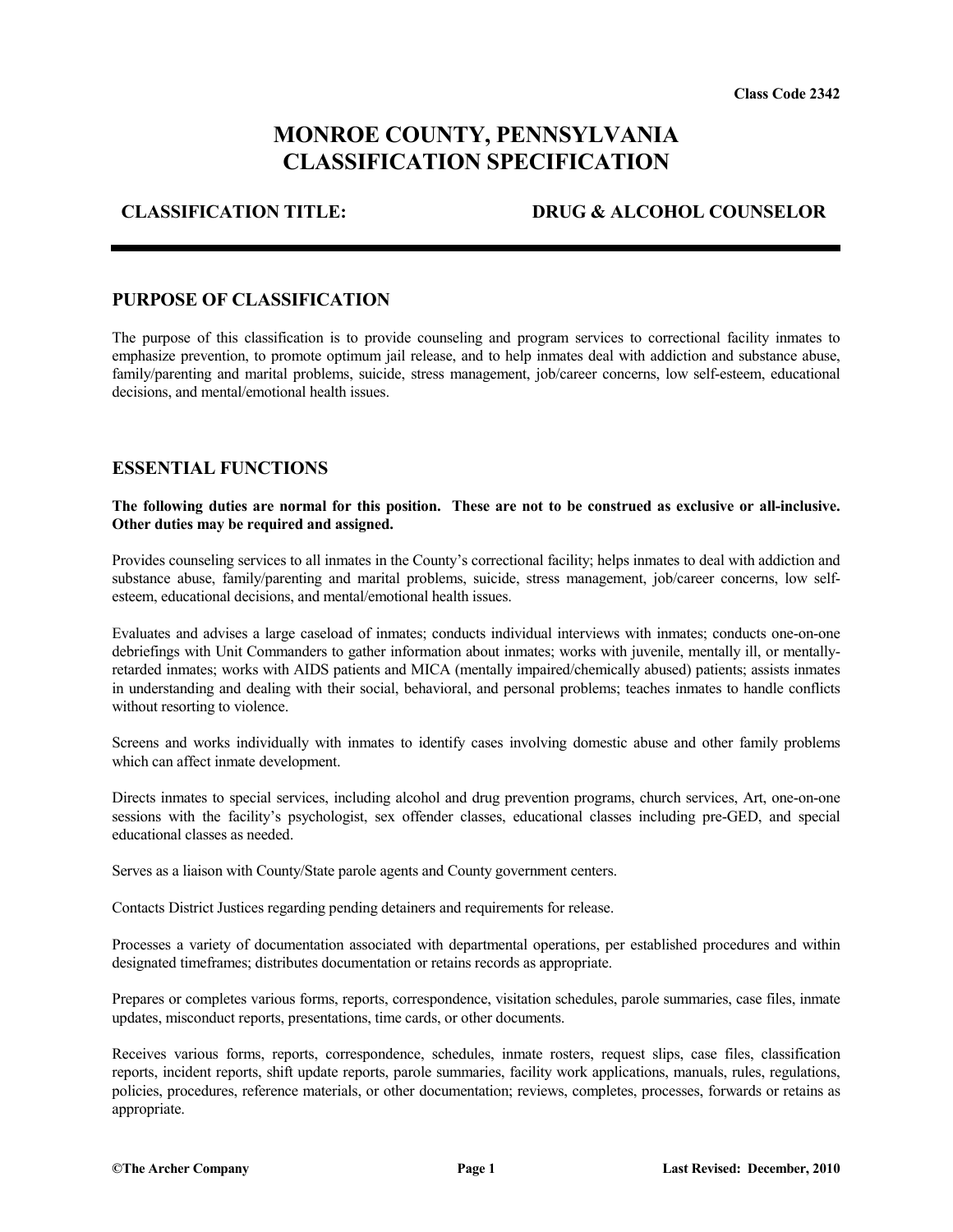Maintains files/records of work activities; maintains individual file on compliance with rules and regulations to be observed at the correctional facility.

Operates a computer to enter, retrieve, review or modify data; verifies accuracy of entered data and makes corrections as appropriate; utilizes word processing, database, or other software programs.

Communicates with supervisor, Unit Commanders, employees, other departments, court officials, attorneys, Children & Youth Services' staff, County/State parole agents, government agencies, medical personnel, inmates, family members, the public, local businesses, outside agencies, and other individuals as needed to coordinate work activities, review status of work, exchange information, or resolve problems.

Maintains confidentiality and professional integrity in involvement with departmental issues and documentation.

Maintains a comprehensive, current knowledge and awareness of applicable laws/regulations; maintains an awareness of new trends and advances in the profession; reads professional literature; maintains professional affiliations; attends workshops and training sessions as appropriate.

#### **ADDITIONAL FUNCTIONS**

Prepares departmental files; sorts/organizes documents to be filed; files documents in designated order; locates/removes files; maintains file system of departmental records.

Copies and distributes forms, reports, correspondence, and other related materials.

Initiates/receives facsimile transmission of documents.

Provides assistance or coverage to other employees as needed.

Performs other related duties as required.

### **MINIMUM QUALIFICATIONS**

Bachelor's degree in human services, social work, psychology, or related field supplemented by three (3) years previous experience and/or training that includes counseling and Corrections Officer experience; or any equivalent combination of education, training, and experience which provides the requisite knowledge, skills, and abilities for this job. Must successfully complete Jail Officers Training Manual. Must possess and maintain valid CPR and First Aid Certification.

### **PERFORMANCE APTITUDES**

**Data Utilization**: Requires the ability to review, classify, categorize, prioritize, and/or analyze data. Includes exercising discretion in determining data classification, and in referencing such analysis to established standards for the purpose of recognizing actual or probable interactive effects and relationships.

**Human Interaction**: Requires the ability to apply principles of persuasion and/or influence over others in a supervisory capacity.

**Equipment, Machinery, Tools, and Materials Utilization**: Requires the ability to operate, maneuver and/or control the actions of equipment, machinery, tools, and/or materials used in performing essential functions.